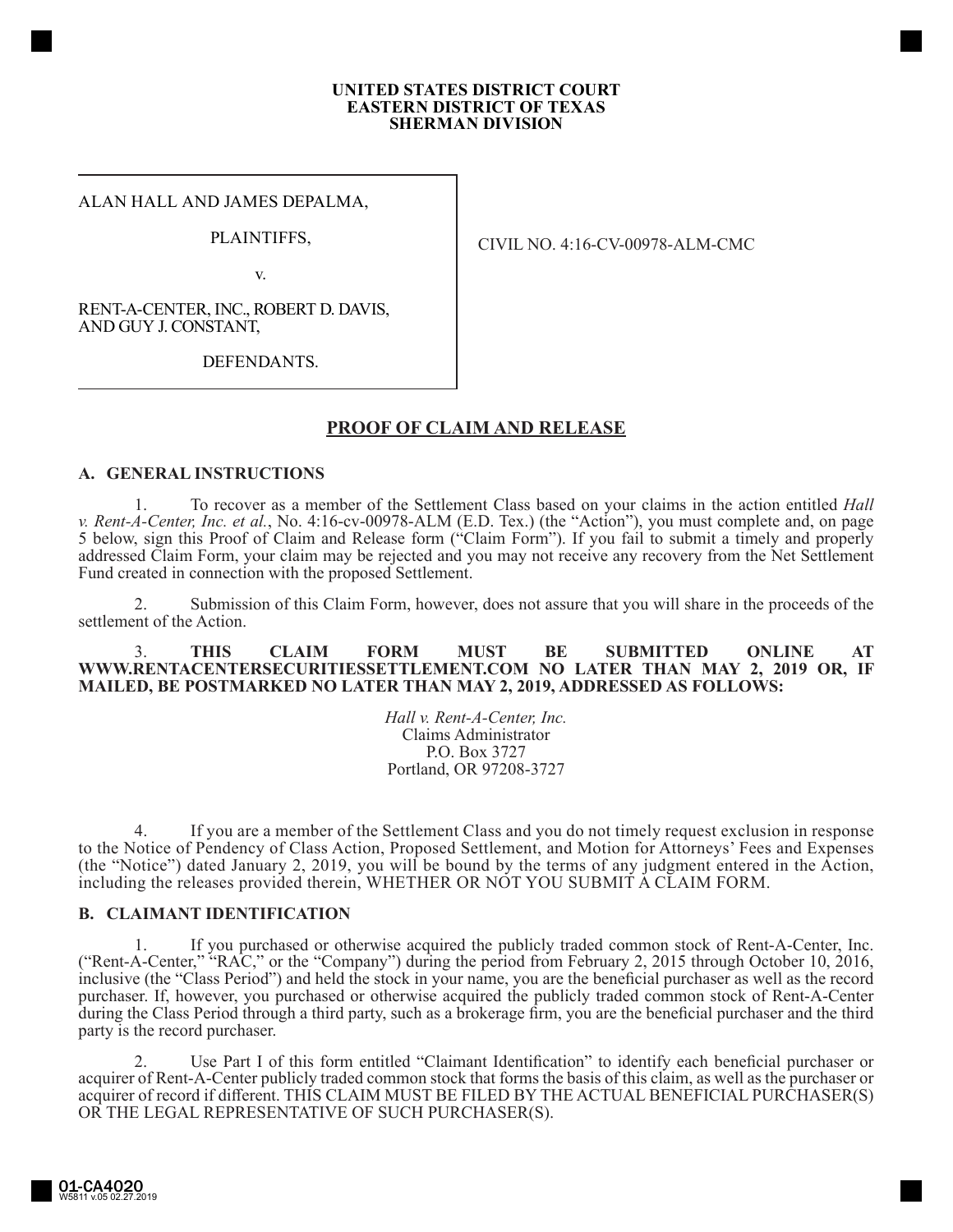3. All joint purchasers must sign this Claim Form. Executors, administrators, guardians, conservators, and trustees must complete and sign this Claim Form on behalf of persons represented by them and their authority must accompany this Claim Form and their titles or capacities must be stated. The Social Security (or taxpayer identification) number and telephone number of the beneficial owner may be used in verifying the claim. Failure to provide the foregoing information could delay verification of your claim or result in rejection of the claim.

### **C. IDENTIFICATION OF TRANSACTIONS**

1. Use Part II of this form entitled "Schedule of Transactions in Rent-A-Center Publicly Traded Common Stock" to supply all required details of your transaction(s) in Rent-A-Center publicly traded common stock. If you need more space or additional schedules, attach separate sheets giving all of the required information in substantially the same form. Sign and print or type your name on each additional sheet.

2. On the schedules, provide all of the requested information, regardless of whether such purchases, acquisitions, sales or transactions resulted in a profit or a loss. Failure to report all such transactions may result in the rejection of your claim.

3. The date of covering a "short sale" is deemed to be the date of purchase of Rent-A-Center publicly traded common stock. The date of a "short sale" is deemed to be the date of sale of Rent-A-Center publicly traded common stock.

4. Copies of broker confirmations or other documentation of your transactions in Rent-A-Center publicly traded common stock should be attached to your claim. Failure to provide this documentation could delay verification of your claim or result in rejection of your claim. The Parties do not have information about your transactions in Rent-A-Center publicly traded common stock.

5. NOTICE REGARDING ELECTRONIC FILES: Certain claimants with large numbers of transactions may request, or may be requested, to submit information regarding their transactions in electronic files. All claimants MUST submit a manually signed paper Claim Form whether or not they also submit electronic copies. If you wish to file your claim electronically, you must contact the Claims Administrator at (877) 432-3842 to obtain the required file layout. No electronic files will be considered to have been properly submitted unless the Claims Administrator issues to the claimant a written acknowledgment of receipt and acceptance of electronically submitted data.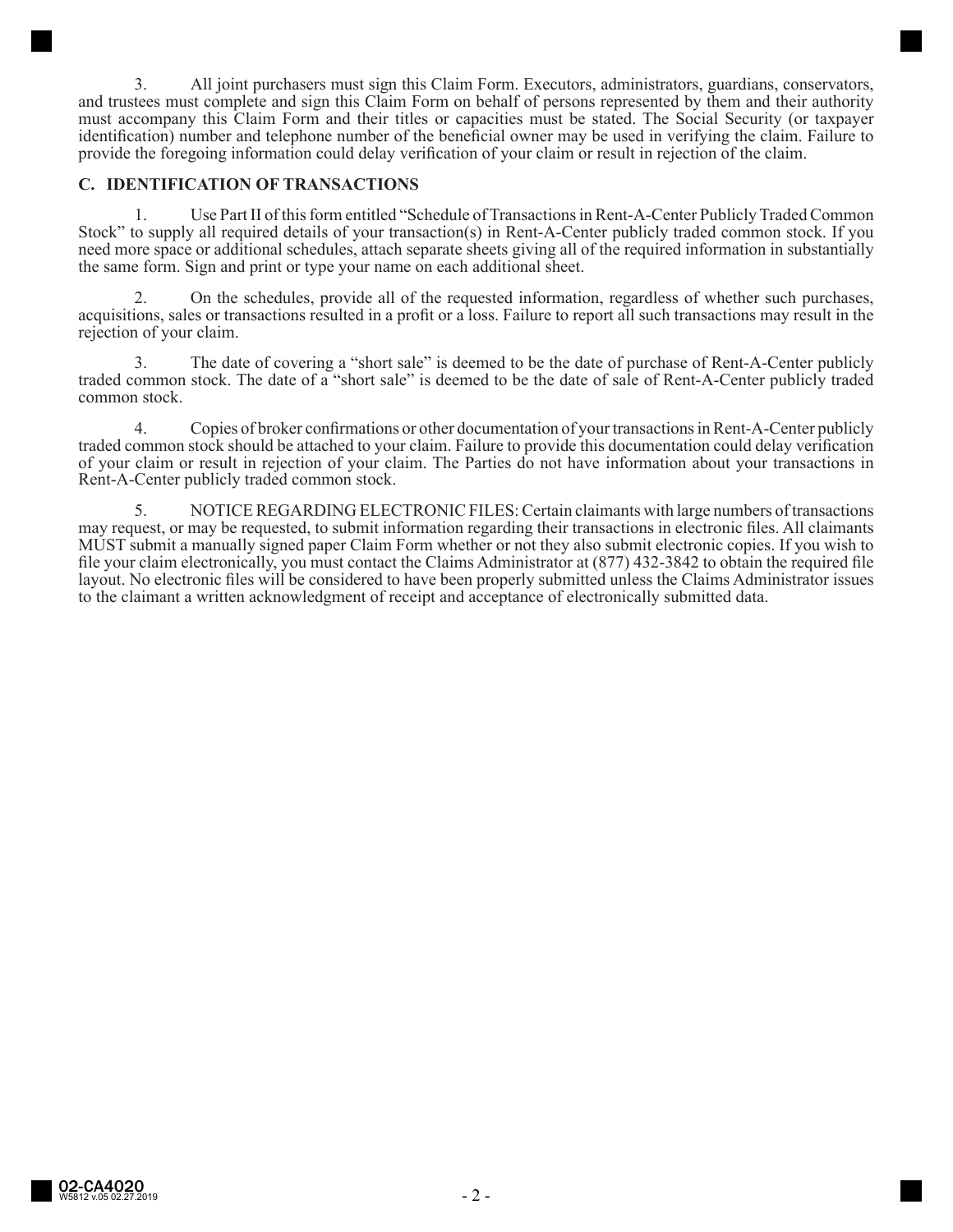# **PART I – CLAIMANT INFORMATION**

The Claims Administrator will use this information for all communications regarding this Claim Form. If this information changes, you MUST notify the Claims Administrator in writing at the address above. Complete names of all persons and entities must be provided.

| Beneficial Owner's First Name                                                                     |                                                |  |  |  |  |                          |  |                                | MI |                                 | Beneficial Owner's Last Name |  |  |                   |  |                         |  |  |  |       |  |  |  |  |                 |  |  |  |  |  |
|---------------------------------------------------------------------------------------------------|------------------------------------------------|--|--|--|--|--------------------------|--|--------------------------------|----|---------------------------------|------------------------------|--|--|-------------------|--|-------------------------|--|--|--|-------|--|--|--|--|-----------------|--|--|--|--|--|
|                                                                                                   |                                                |  |  |  |  |                          |  |                                |    |                                 |                              |  |  |                   |  |                         |  |  |  |       |  |  |  |  |                 |  |  |  |  |  |
| Co-Beneficial Owner's First Name                                                                  |                                                |  |  |  |  |                          |  | МI                             |    | Co-Beneficial Owner's Last Name |                              |  |  |                   |  |                         |  |  |  |       |  |  |  |  |                 |  |  |  |  |  |
|                                                                                                   |                                                |  |  |  |  |                          |  |                                |    |                                 |                              |  |  |                   |  |                         |  |  |  |       |  |  |  |  |                 |  |  |  |  |  |
| Entity Name (if claimant is not an individual)                                                    |                                                |  |  |  |  |                          |  |                                |    |                                 |                              |  |  |                   |  |                         |  |  |  |       |  |  |  |  |                 |  |  |  |  |  |
|                                                                                                   |                                                |  |  |  |  |                          |  |                                |    |                                 |                              |  |  |                   |  |                         |  |  |  |       |  |  |  |  |                 |  |  |  |  |  |
| Representative or Custodian Name (if different from the Beneficial Owner(s) listed above)         |                                                |  |  |  |  |                          |  |                                |    |                                 |                              |  |  |                   |  |                         |  |  |  |       |  |  |  |  |                 |  |  |  |  |  |
|                                                                                                   |                                                |  |  |  |  |                          |  |                                |    |                                 |                              |  |  |                   |  |                         |  |  |  |       |  |  |  |  |                 |  |  |  |  |  |
|                                                                                                   | Address 1 (street name and number)             |  |  |  |  |                          |  |                                |    |                                 |                              |  |  |                   |  |                         |  |  |  |       |  |  |  |  |                 |  |  |  |  |  |
|                                                                                                   |                                                |  |  |  |  |                          |  |                                |    |                                 |                              |  |  |                   |  |                         |  |  |  |       |  |  |  |  |                 |  |  |  |  |  |
| Address 2 (apartment, unit, or box number)                                                        |                                                |  |  |  |  |                          |  |                                |    |                                 |                              |  |  |                   |  |                         |  |  |  |       |  |  |  |  |                 |  |  |  |  |  |
|                                                                                                   |                                                |  |  |  |  |                          |  |                                |    |                                 |                              |  |  |                   |  |                         |  |  |  |       |  |  |  |  |                 |  |  |  |  |  |
| City                                                                                              |                                                |  |  |  |  |                          |  |                                |    |                                 |                              |  |  |                   |  |                         |  |  |  | State |  |  |  |  | ZIP/Postal Code |  |  |  |  |  |
|                                                                                                   |                                                |  |  |  |  |                          |  |                                |    |                                 |                              |  |  |                   |  |                         |  |  |  |       |  |  |  |  |                 |  |  |  |  |  |
| Foreign Country (only if not USA)                                                                 |                                                |  |  |  |  |                          |  |                                |    |                                 |                              |  |  |                   |  |                         |  |  |  |       |  |  |  |  |                 |  |  |  |  |  |
|                                                                                                   |                                                |  |  |  |  |                          |  |                                |    |                                 |                              |  |  |                   |  |                         |  |  |  |       |  |  |  |  |                 |  |  |  |  |  |
| Social Security Number                                                                            |                                                |  |  |  |  |                          |  | Taxpayer Identification Number |    |                                 |                              |  |  |                   |  |                         |  |  |  |       |  |  |  |  |                 |  |  |  |  |  |
|                                                                                                   |                                                |  |  |  |  |                          |  |                                |    |                                 | <b>OR</b>                    |  |  | $\qquad \qquad -$ |  |                         |  |  |  |       |  |  |  |  |                 |  |  |  |  |  |
| Telephone Number (home)                                                                           |                                                |  |  |  |  |                          |  |                                |    |                                 |                              |  |  |                   |  | Telephone Number (work) |  |  |  |       |  |  |  |  |                 |  |  |  |  |  |
|                                                                                                   |                                                |  |  |  |  | $\overline{\phantom{0}}$ |  |                                |    |                                 |                              |  |  |                   |  |                         |  |  |  |       |  |  |  |  |                 |  |  |  |  |  |
| Email Address                                                                                     |                                                |  |  |  |  |                          |  |                                |    |                                 |                              |  |  |                   |  |                         |  |  |  |       |  |  |  |  |                 |  |  |  |  |  |
|                                                                                                   |                                                |  |  |  |  |                          |  |                                |    |                                 |                              |  |  |                   |  |                         |  |  |  |       |  |  |  |  |                 |  |  |  |  |  |
| Account Number (if filing for multiple accounts, file a separate Proof of Claim for each account) |                                                |  |  |  |  |                          |  |                                |    |                                 |                              |  |  |                   |  |                         |  |  |  |       |  |  |  |  |                 |  |  |  |  |  |
|                                                                                                   |                                                |  |  |  |  |                          |  |                                |    |                                 |                              |  |  |                   |  |                         |  |  |  |       |  |  |  |  |                 |  |  |  |  |  |
|                                                                                                   |                                                |  |  |  |  |                          |  |                                |    |                                 |                              |  |  |                   |  |                         |  |  |  |       |  |  |  |  |                 |  |  |  |  |  |
|                                                                                                   | Claimant Account Type (check appropriate box): |  |  |  |  |                          |  |                                |    |                                 |                              |  |  |                   |  |                         |  |  |  |       |  |  |  |  |                 |  |  |  |  |  |

| Individual (includes joint owner accounts) | Pension Plan | Trust |                  |
|--------------------------------------------|--------------|-------|------------------|
| Corporation                                | Estate       |       |                  |
| IRA/401(k)                                 | Other        |       | (please specify) |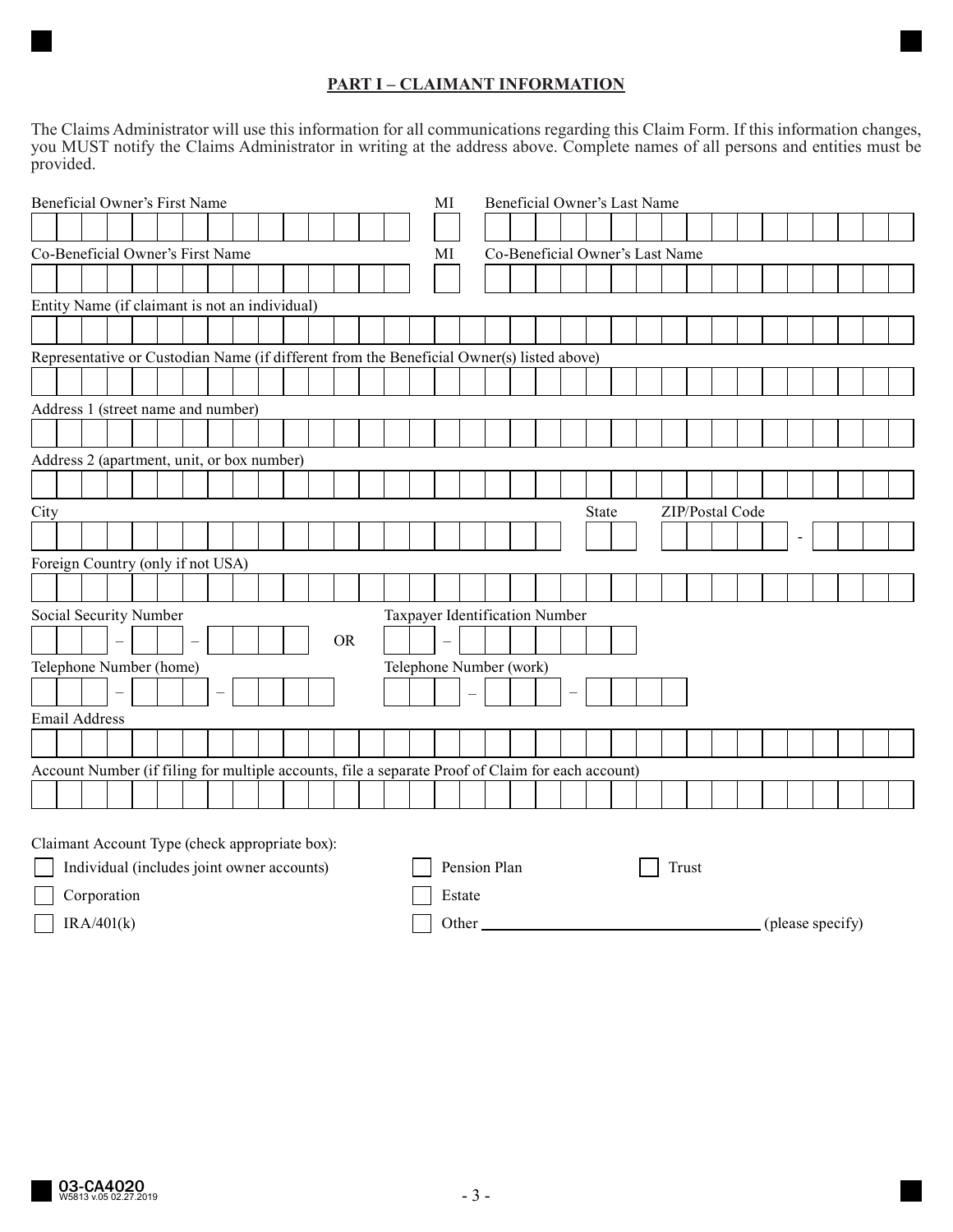## **PART II – SCHEDULE OF TRANSACTIONS IN RENT-A-CENTER COMMON STOCK**

| 1. HOLDINGS AS OF CLOSE OF TRADING ON FEBRUARY 1, 2015—State the total number of shares of Rent-A-Center<br>publicly traded common stock held as of the close of trading on February 1, 2015. (Must be documented.) If none, write "zero" or "0."                                                                                                                |                                        |                                         |                                                                                            |  |  |  |  |  |  |  |
|------------------------------------------------------------------------------------------------------------------------------------------------------------------------------------------------------------------------------------------------------------------------------------------------------------------------------------------------------------------|----------------------------------------|-----------------------------------------|--------------------------------------------------------------------------------------------|--|--|--|--|--|--|--|
|                                                                                                                                                                                                                                                                                                                                                                  |                                        |                                         |                                                                                            |  |  |  |  |  |  |  |
| 2. PURCHASES/ACQUISITIONS FROM FEBRUARY 2, 2015, THROUGH OCTOBER 10, 2016—Separately list each<br>and every purchase/acquisition of Rent-A-Center publicly traded common stock from after the opening of trading on February<br>2, 2015 through and including the close of trading on October 10, 2016. (Must be documented.)                                    |                                        |                                         |                                                                                            |  |  |  |  |  |  |  |
| Date of Purchase/<br>Acquisition<br>(List Chronologically)<br>(Month/Day/Year)                                                                                                                                                                                                                                                                                   | Number of Shares<br>Purchased/Acquired | Purchase/Acquisition<br>Price per Share | Total Purchase/<br><b>Acquisition Price</b><br>(excluding taxes, commissions,<br>and fees) |  |  |  |  |  |  |  |
|                                                                                                                                                                                                                                                                                                                                                                  |                                        |                                         |                                                                                            |  |  |  |  |  |  |  |
|                                                                                                                                                                                                                                                                                                                                                                  |                                        |                                         |                                                                                            |  |  |  |  |  |  |  |
|                                                                                                                                                                                                                                                                                                                                                                  |                                        |                                         |                                                                                            |  |  |  |  |  |  |  |
| 3. PURCHASES/ACQUISITIONS FROM OCTOBER 11, 2016 THROUGH JANUARY 6, 2017—State the total number of<br>shares of Rent-A-Center publicly traded common stock purchased/acquired from after the opening of trading on October 11, 2016<br>through and including the close of trading on January 6, 2017. If none, write "zero" or " $0$ ." <sup>1</sup><br>$\bullet$ |                                        |                                         |                                                                                            |  |  |  |  |  |  |  |
| 4. SALES FROM FEBRUARY 2, 2015 THROUGH JANUARY 6, 2017-Separately list each and<br>IF NONE,<br>every sale/disposition of Rent-A-Center publicly traded common stock from after the opening of trading<br><b>CHECK HERE</b><br>on February 2, 2015 through and including the close of trading on January 6, 2017. (Must be documented.)                           |                                        |                                         |                                                                                            |  |  |  |  |  |  |  |
| Date of Sale<br><b>Total Sale Price</b><br>(List Chronologically)<br>Number of<br>Sale Price<br>(excluding taxes, commissions,<br>(Month/Day/Year)<br>Shares Sold<br>Per Share<br>and fees)                                                                                                                                                                      |                                        |                                         |                                                                                            |  |  |  |  |  |  |  |
|                                                                                                                                                                                                                                                                                                                                                                  |                                        |                                         |                                                                                            |  |  |  |  |  |  |  |
|                                                                                                                                                                                                                                                                                                                                                                  |                                        |                                         |                                                                                            |  |  |  |  |  |  |  |
|                                                                                                                                                                                                                                                                                                                                                                  |                                        |                                         |                                                                                            |  |  |  |  |  |  |  |
|                                                                                                                                                                                                                                                                                                                                                                  |                                        |                                         |                                                                                            |  |  |  |  |  |  |  |
| <b>5. HOLDINGS AS OF JANUARY 6, 2017—State the total number of shares of Rent-A-Center publicly traded common stock</b><br>held as of the close of trading on January 6, 2017. (Must be documented.) If none, write "zero" or "0."                                                                                                                               |                                        |                                         |                                                                                            |  |  |  |  |  |  |  |
| $\bullet$                                                                                                                                                                                                                                                                                                                                                        |                                        |                                         |                                                                                            |  |  |  |  |  |  |  |
| IF YOU NEED ADDITIONAL SPACE TO LIST YOUR TRANSACTIONS, PLEASE PHOTOCOPY THIS PAGE, WRITE YOUR<br><b>NAME, AND CHECK THIS BOX:</b>                                                                                                                                                                                                                               |                                        |                                         |                                                                                            |  |  |  |  |  |  |  |

<sup>&</sup>lt;sup>1</sup> Please note: Information requested with respect to your purchases/acquisitions of Rent-A-Center common stock from after the opening of trading on October 11, 2016 through and including the close of trading on January 6, 2017, is needed in order to balance your claim; purchases during this period, however, are not eligible under the Settlement and will not be used for purposes of calculating your Recognized Claim pursuant to the Plan of Allocation.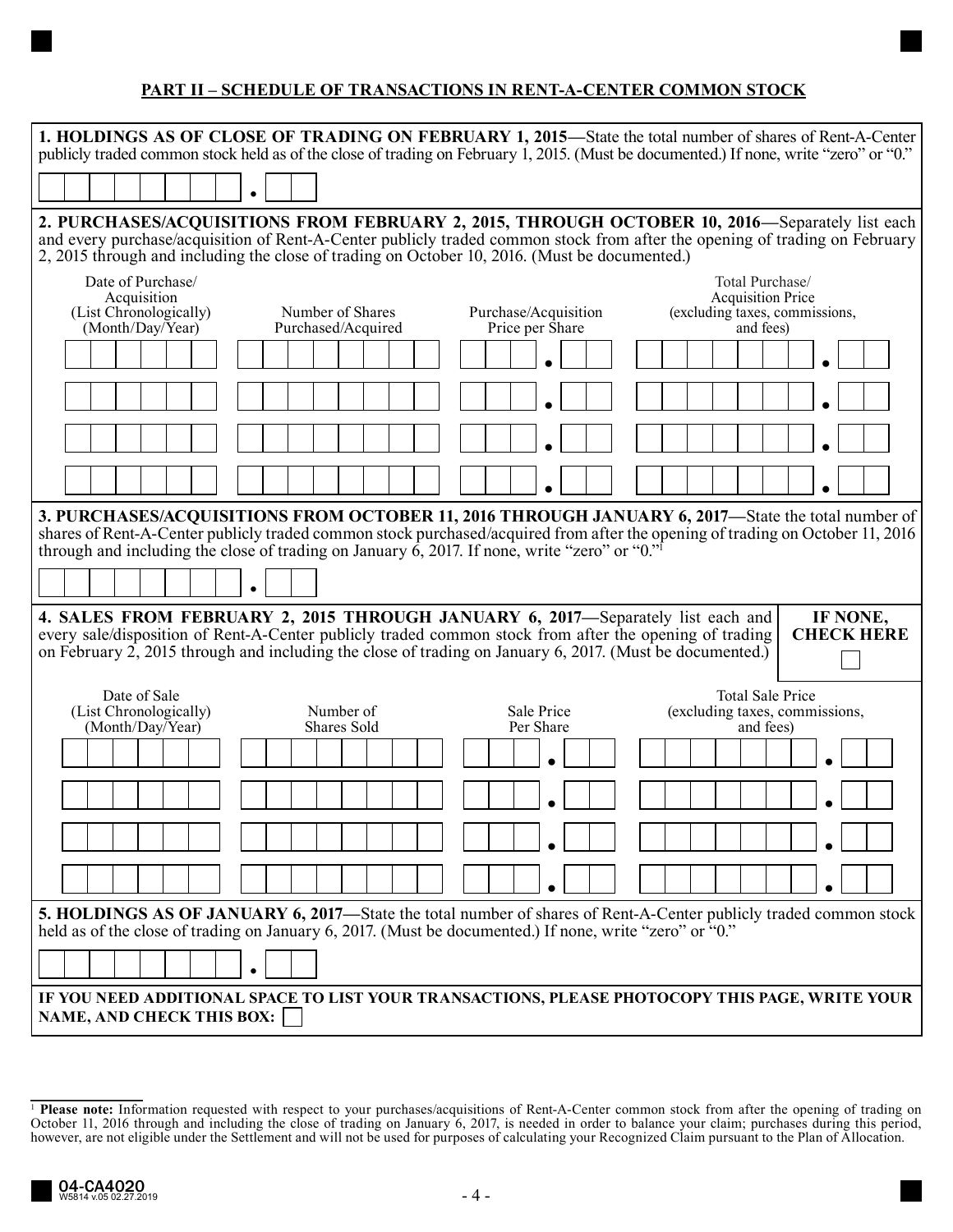### **PART III – SUBMISSION TO JURISDICTION OF COURT AND ACKNOWLEDGMENTS**

### **YOU MUST READ AND SIGN THE RELEASE BELOW. FAILURE TO SIGN MAY RESULT IN A DELAY IN PROCESSING OR THE REJECTION OF YOUR CLAIM.**

1. I (We) submit this Proof of Claim and Release under the terms of the Stipulation and Agreement of Settlement, dated December 3, 2018 (the "Stipulation") described in the Notice. I (We) also submit to the jurisdiction of the United States District Court for the Eastern District of Texas, with respect to my (our) claim as a Settlement Class Member and for purposes of enforcing the release set forth herein. I (We) further acknowledge that I am (we are) bound by and subject to the terms of any judgment that may be entered in the Action. I (We) agree to furnish additional information to the Claims Administrator to support this claim (including transactions in other Rent-A-Center securities) if requested to do so. I (We) have not submitted any other claim in the Action covering the same purchases or sales of Rent-A-Center publicly traded common stock during the Class Period and know of no other person having done so on my (our) behalf.

2. I (We) hereby acknowledge full and complete satisfaction of, and do hereby fully, finally, and forever settle, release, and discharge from the Released Claims each and all of the Released Defendant Parties, both as defined in the accompanying Notice. This release shall be of no force or effect unless and until the Court approves the Settlement and the Settlement becomes effective on the Effective Date (as defined in the Stipulation).

3. I (We) hereby warrant and represent that I (we) have not assigned or transferred or purported to assign or transfer, voluntarily or involuntarily, any matter released pursuant to this release or any other part or portion thereof.

4. I (We) hereby warrant and represent that I (we) have included the information requested about all of my (our) transactions in Rent-A-Center publicly traded common stock which are the subject of this claim, as well as the opening and closing positions in such securities held by me (us) on the dates requested in this Claim Form.

5. I (We) certify that I am (we are) not subject to backup withholding under the provisions of Section 3406(a)(1)(C) of the Internal Revenue Code. (Note: If you have been notified by the Internal Revenue Service that you are subject to backup withholding, please strike out the prior sentence.)

I declare under penalty of perjury under the laws of the United States of America that all of the foregoing information supplied on this Claim Form by the undersigned is true and correct.

| Executed this                           | day of |                | , in |        |                                                                                |    |
|-----------------------------------------|--------|----------------|------|--------|--------------------------------------------------------------------------------|----|
|                                         |        | (Month / Year) |      | (City) | (State/Country)                                                                |    |
| Signature of Claimant                   |        |                |      | Date   | $\hspace{0.1mm}-\hspace{0.1mm}$<br>$\overline{\phantom{m}}$<br><b>MM</b><br>DD | YY |
| Print Name of<br>Claimant               |        |                |      |        |                                                                                |    |
| Signature of Joint<br>Claimant, if any  |        |                |      | Date   | $\overline{\phantom{m}}$<br>$\hspace{0.1mm}-\hspace{0.1mm}$<br><b>MM</b><br>DD | YY |
| Print Name of Joint<br>Claimant, if any |        |                |      |        |                                                                                |    |

Capacity of person(s) signing (e.g., Beneficial Purchaser, Executor, or Administrator)